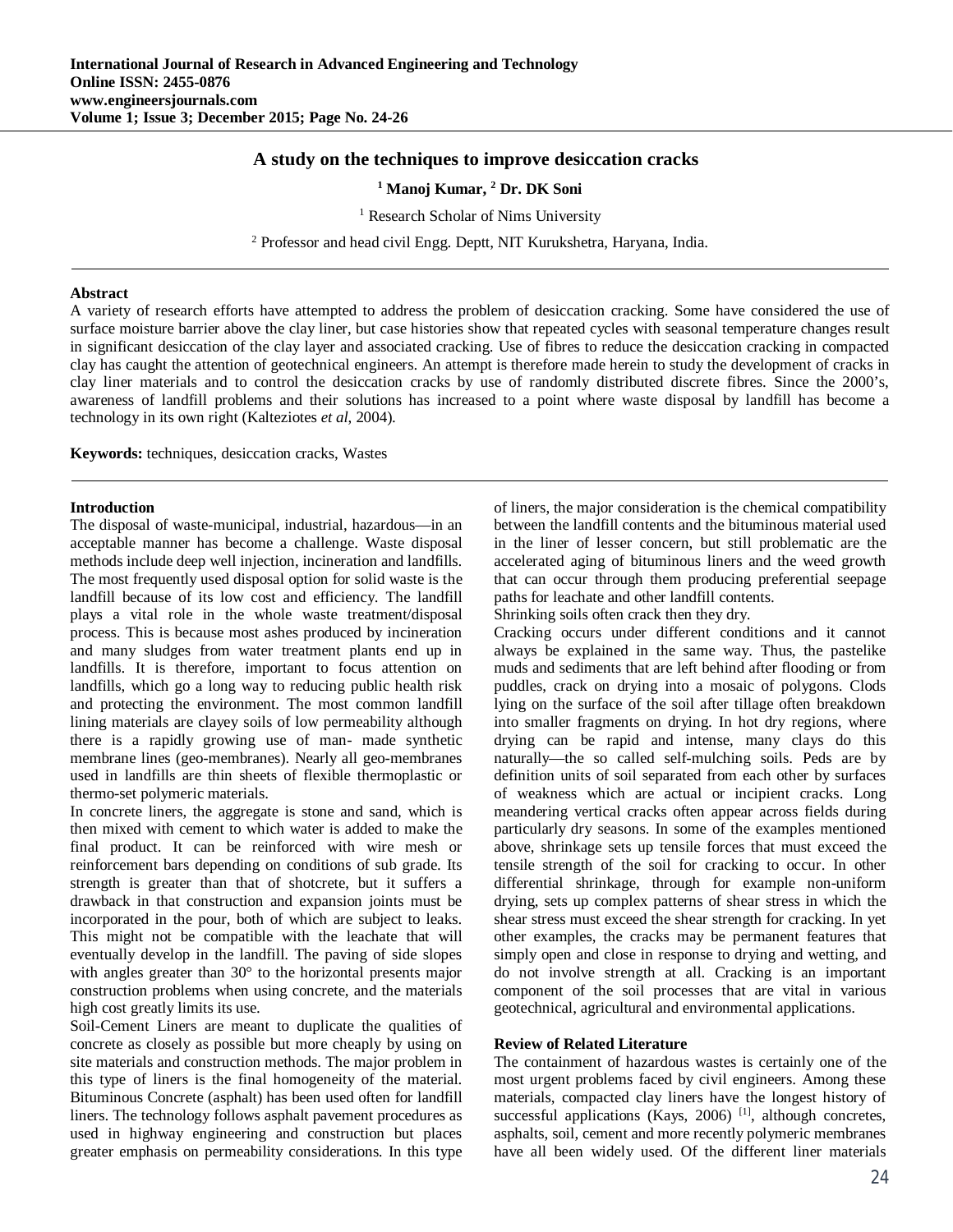presently in use to contain hazardous wastes, the local availability of suitable clayey soils in many regions make use of the soil liner as an economically attractive design alternative. There are various types of liner materials available for the construction of impermeable barriers like compacted fine grained soils, admixtures, polymeric membranes, sealants etc. Easy availability and economic feasibility make clayey soils the most preferred liner materials. Natural clay deposits can provide an effective barrier in many situations and are used for disposal of municipal wastes and sometimes even for the hazardous wastes (Cherry, 2007 and Fetter, 2000)<sup>[2]</sup>. However, they may not be suitable for all the situations, i.e. they may not be having sufficient thickness to prevent migration of contaminants. Hence in such case, compacted clays can be used as liner materials. Compacted clays comprise of naturally occurring clayey soils, mixes of clayey soils or mixes of processed clay mineral with soils.

The compacted clay liners are usually 0.3 to 1.2m thick with coefficient of permeability less than  $10^{-7}$  cm/sec. The clay material owing to their low permeability and economic viability are often used as impervious liner for waste impoundment sites. The clay liner prevents pollution of surrounding environment by

- (i) Controlling the amount of seepage and thereby mitigating pollution by dilution
- (ii) Delaying pollution by containment for certain prescribed period and
- (iii) Causing a temporary or permanent decrease in the solute concentration by undergoing physico-chemical interaction with solute (Folkes, 2002).

According to Kays (2006) and Daniel (2003)  $[1, 3]$ , even though, questions have been raised about clay waste interactions which may degrade clay soils and possibly increase their hydraulic conductivity, current EPA guidance allow single and double liners of compacted clays across sections to be installed at hazardous waste disposal sites. Soil liners are preferred because of their low cost, large leachate attenuation capacity and resistance to damage and puncture. Clays also possess sorptive and or attenuative capacity and reduce the concentration of contaminants in leachate. This capacity relies on chemical composition and on mass of the liner. Soils generally have large capacity to sorbs materials of different types, but some soils do not provide an impermeable boundary. These properties can be enhanced by the use of soil additives. Of the two types of liners viz. soil and synthetic liners commonly used in waste disposal facilities, soil liners seems to be indicative of the extensive use of clay soils as pollution barriers.

El-Shoby and Rabba  $(2001)$ <sup>[4]</sup> from their investigations, arrived at the conclusions that the influence of initial water content on swelling is not appreciable for values of it below the shrinkage limit of the soil. However, as the values of initial water content exceed the shrinkage limit, the influence is significant. The swelling potential of a clay is determined by the activity of the clay fraction. The higher the value of the initial dry density, the greater is the swelling potential. El-Shoby and Mazen  $(2003)$  [4, 5] also confirmed the influence of the mineralogical composition as a controlling factor governing the swelling behaviour of expansive clayey soil. The swelling of montmorillonite soil was explained by Ranganathan  $(2007)$ <sup>[6]</sup> with the diffuse double layer theory.

The clay particles with charge excess sites on the surface cause ion concentration in the diffuse double layer to exceed that in free water. The difference in ion concentration results in the diffusion of water those forces the clay particles apart causing swelling. Basma and Al-Sharif (2004) [7] studied treatment of expansive soils and concluded that initial water content of the soils had a great influence on the amount of swelling. The swelling properties are reduced drastically when the initial compaction water content is increased. They also found that the dry unit weight of specimens is a very important parameter affecting the swelling properties. They proved that increase in initial dry unit weight of the specimens resulted in decrease in the swelling properties.

The presence of salt in pore fluid resulted in the reduction in swelling. However, it is also obvious that after reaching certain salt concentration within the pore fluid, no reduction in swelling characteristics is recorded. As per the observations made by Katti and Katti (2004), the causes of swelling are clay mineral with an expanding lattice and the dipolar nature of water. High liquid limit, plasticity index and low shrinkage limit may be attributed to high Base Exchange capacity in the montmorollonite clay mineral.

### **Research Methodology**

Measurement of Cracks Crack dimensions are usually measured using approximate methods. In most cases, qualitative descriptions are provided to estimate the extent of cracking. The irregular shape and complex geometry of cracks prevent accurate measurements of length, width and depth. The width and depth of a crack are not uniform along the length of a crack. Maximum length, width and depth are commonly recorded using measurements with rulers and/or thin gauge wires. Kleppe and Oslon (2005) developed a scale that ranged from 0 to 4 to describe severity of cracking. A crack severity number of 0 indicates absence of cracking, whereas, cracks with width >20 mm and with substantial depths are described by a crack severity number of 4.

Based on the above definition of CI, the width and length of cracks, 2 mm deep or more, were measured at the end of shrink cycles. Al Wahab and El-Kedrah (2005) did not present methods for the determination of the length and width of cracks. This potentially leads to overlooking the effects of the irregular shape of cracks in the calculation of the cracking index. Mi (2005) and Miller *et al*. (2008) adopted a similar approach. The surfacial cracked area was used to determine the crack intensity factor (CIF). Crack intensity factor is defined as the percentage of the cracked area to the total surface area of the sample The cracks that were included in the CIF analysis, were those whose widths were more than 1 mm. Miller *et al*. (2008) has not presented the determination of CIF.

Of the two parameters, mentioned above namely crack index and crack intensity factor, the latter has greater acceptability. Thus attempts were made to measure CIF using the techniques of digital image processing. To understand, the digital measurement method for evaluating CIF, a brief introduction to Digital image Processing is given in this section. The important aspect in digital image processing is image representation. Any monochrome image can be represented by means of a two dimensional light intensity function f(x, y), where x and y denotes spatial co-ordinates and the value of x at any point (x, y) is the gray level or the brightness of the